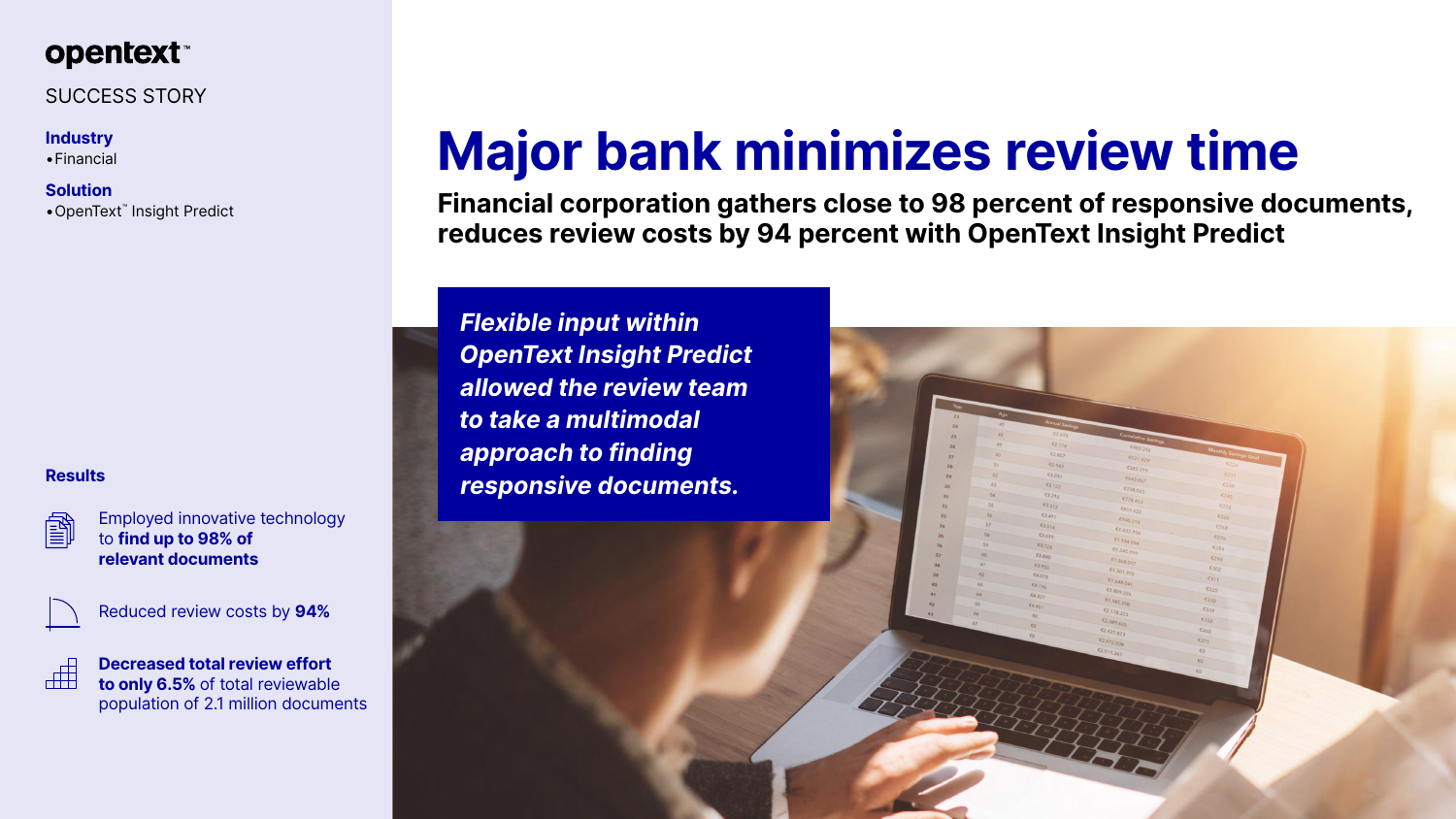## **opentext™**

### **A large banking institution became embroiled in nasty litigation with a now-defunct borrower. Responding to a production request, the bank conducted an extensive investigation to find responsive documents.**

Even after using a variety of techniques to cull those that it found, it was still left with over 2.1 million that needed consideration. Further keyword searching might have resulted in more reductions but the team wasn't comfortable with what that process might miss.

Realizing they had neither the time nor money to review all 2.1 million documents, the client and counsel turned to OpenText™ Insight Predict, a technology-assisted review (TAR) engine based on continuous active learning (CAL).

Because Insight Predict has no limit on the amount of training seeds it can handle, review managers used 50,000 documents tagged for an earlier matter to jumpstart the review. Almost immediately, relevant documents from the larger collection were pushed to the front of the line.

Insight Predict's algorithm provided batches made up primarily of the documents it most highly ranked. This ensured the review team was productive immediately, as it was focused on the documents that were most likely relevant. It turn, the trial team quickly got its hands on the most important documents needed to sharpen their analysis of the case.

The review batches included a mix of documents chosen based on their "contextual diversity." This unique feature is designed to solve the problem of "you don't know what you don't know." Specifically, the contextual diversity algorithm chooses documents for review that are different than those already reviewed. The algorithm clusters unseen documents by their common themes. It then pulls the most relevant examples from each cluster and presents them to reviewers as part of the batch. If the reviewer tags an example as relevant, the ranking engine is cued to promote similar documents. If the example is not relevant, the ranking engine learns that this cluster is of lesser interest.

The continuous active learning protocol within Insight Predict feeds reviewer judgments back to the system to improve the training and thereby the responsiveness rate for subsequent review assignments. As the reviewers release their batches, Insight Predict adds their judgments to further its training. The net result is that the algorithm gets smarter and smarter about finding and promoting relevant documents for review.

Furthermore, Insight Predict's ability to use flexible inputs allowed the review team to take a multimodal approach to finding responsive documents. As the review progressed, Insight Predict identified promising search terms as well as custodians who held the most likely relevant documents. This enabled the trial team to independently run searches with these key terms and then tag the relevant documents found through searches.



*The continuous active learning (CAL) protocol culled the 2.1 million document population in a defensible manner.*